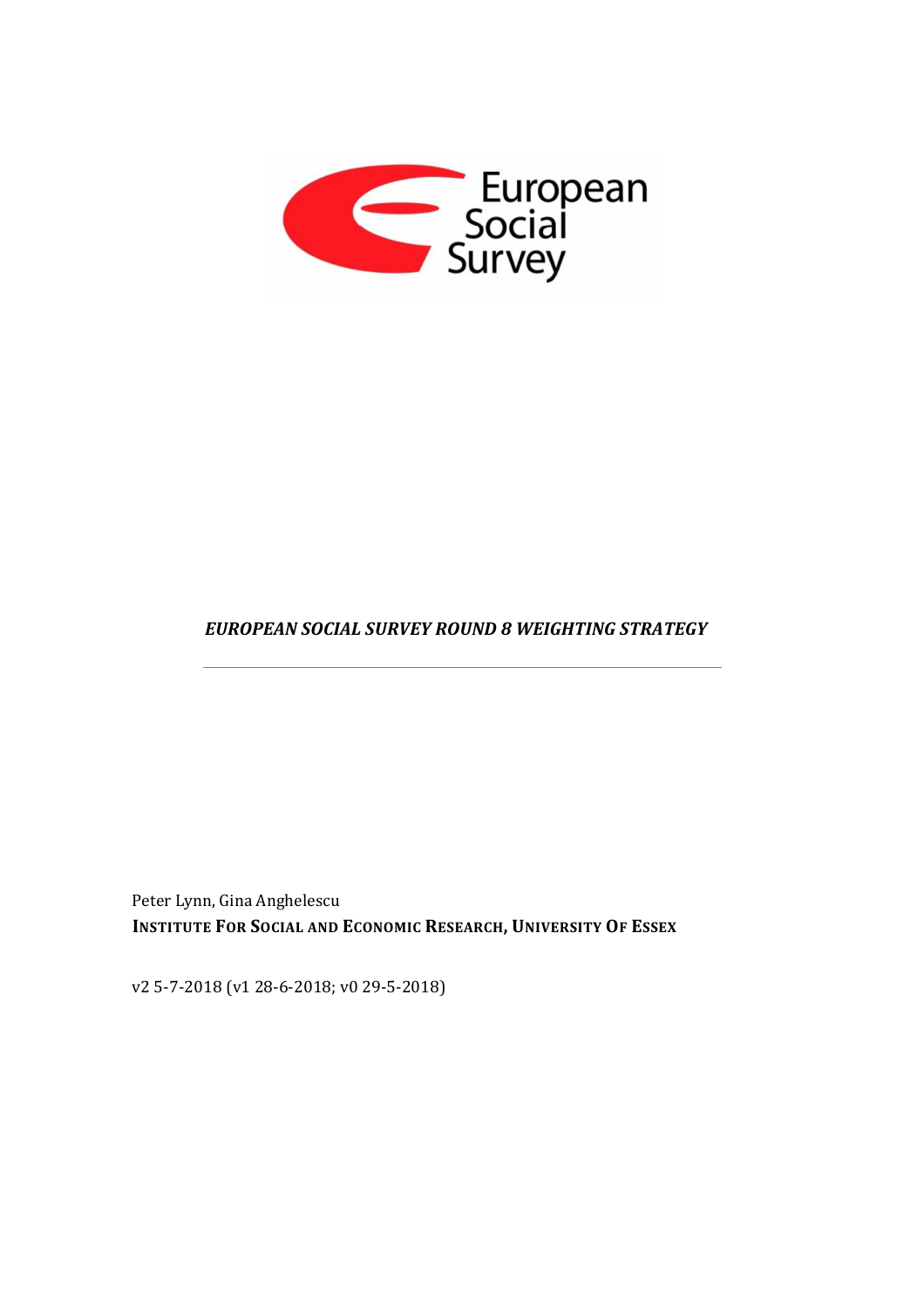# **Contents**

|                                         | Page<br>Number |
|-----------------------------------------|----------------|
| <b>Introduction</b>                     | 1              |
| Design Weight (dweight)                 | 2              |
| Post-Stratified Design Weight (pspwght) | 5              |
| Population Size Weight (pweight)        | 8              |

# **List of Tables**

Table 1. ESS8 participating countries and their sample characteristics

Table 2. ESS8 Post-Stratification Weighting Dimensions and source of Control Data by country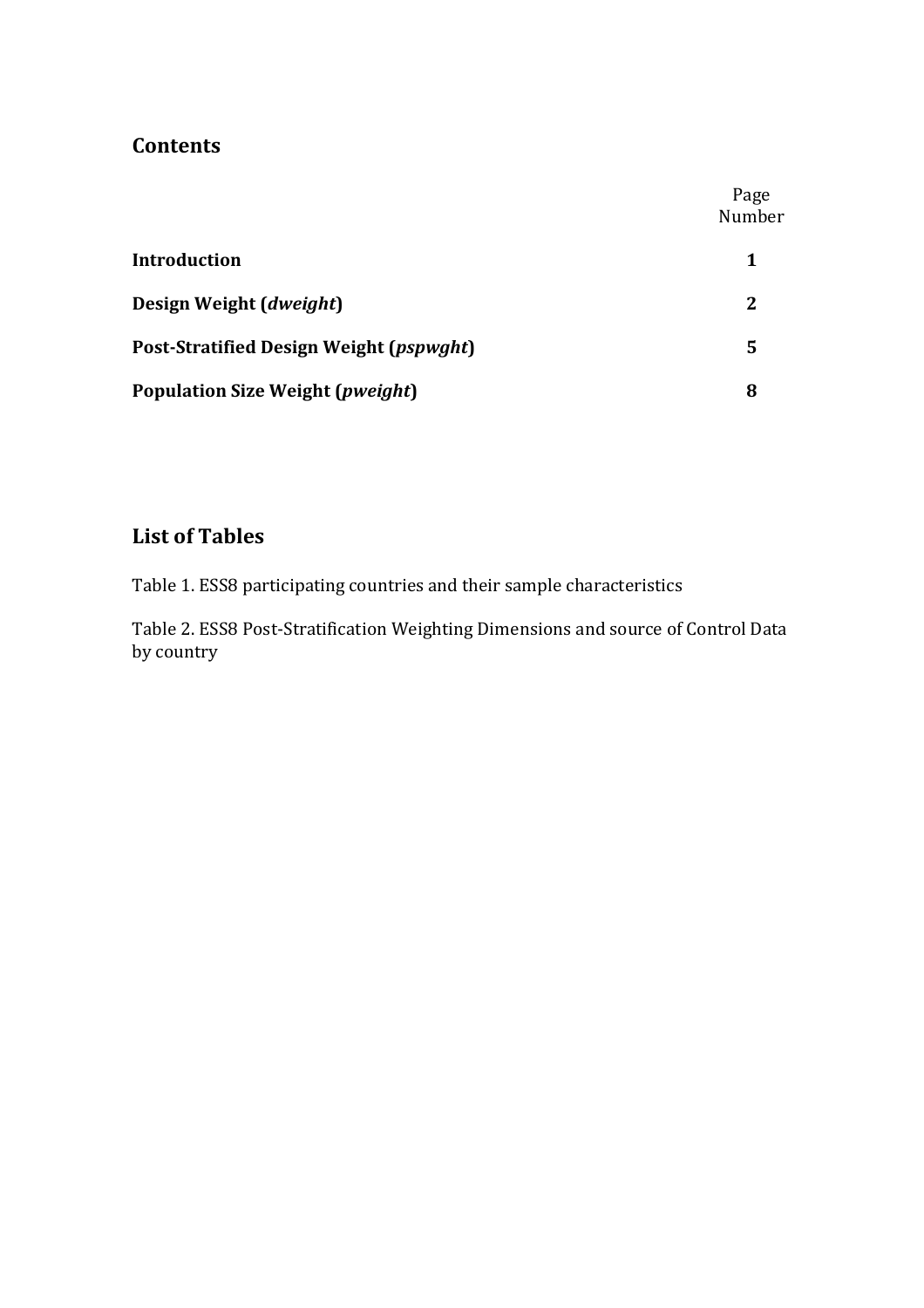### **Introduction**

This report provides details regarding the weighting strategy undertaken in Round 8 of the European Social Survey (ESS8). It has been the aim of the SWEP to adopt a weighting strategy that is consistent with the one used in previous ESS Rounds, specifically Round 7. For this reason, only in a few cases has SWEP decided to introduce (minor) changes in the current weighting strategy. However, following the work presented in this report, SWEP may consider the opportunity to propose new approaches, aimed at improving the already well-established scientific accuracy of the ESS weighting procedures.

Twenty-three countries participated in Round 8. Table 1 presents these countries and key sample characteristics. For each country, three weighting factors have been included in the final release of the ESS8 data file: design weight, poststratified design weight, and population size weight. Their name in the data file is the same across countries and follows the notation used in previous ESS Rounds. Design weight ("*dweight*") adjusts for unequal probability of selection, if necessary. Post-stratified design weight ("*pspwght*") includes design weight, yet adjusts for any differences that may still occur, due to differential nonresponse or random sampling variability, between the sample and the general population aged 15 and over of a country with regard to two weighting dimensions. These dimensions vary somewhat across countries, but in principle the first dimension is given by the interaction of gender, age group (15-34; 35-54; 55+), and, for some countries, education (low, medium, high); the second dimension is usually geographically region (typically, but not always, NUTS2). Table 2 in this report describes these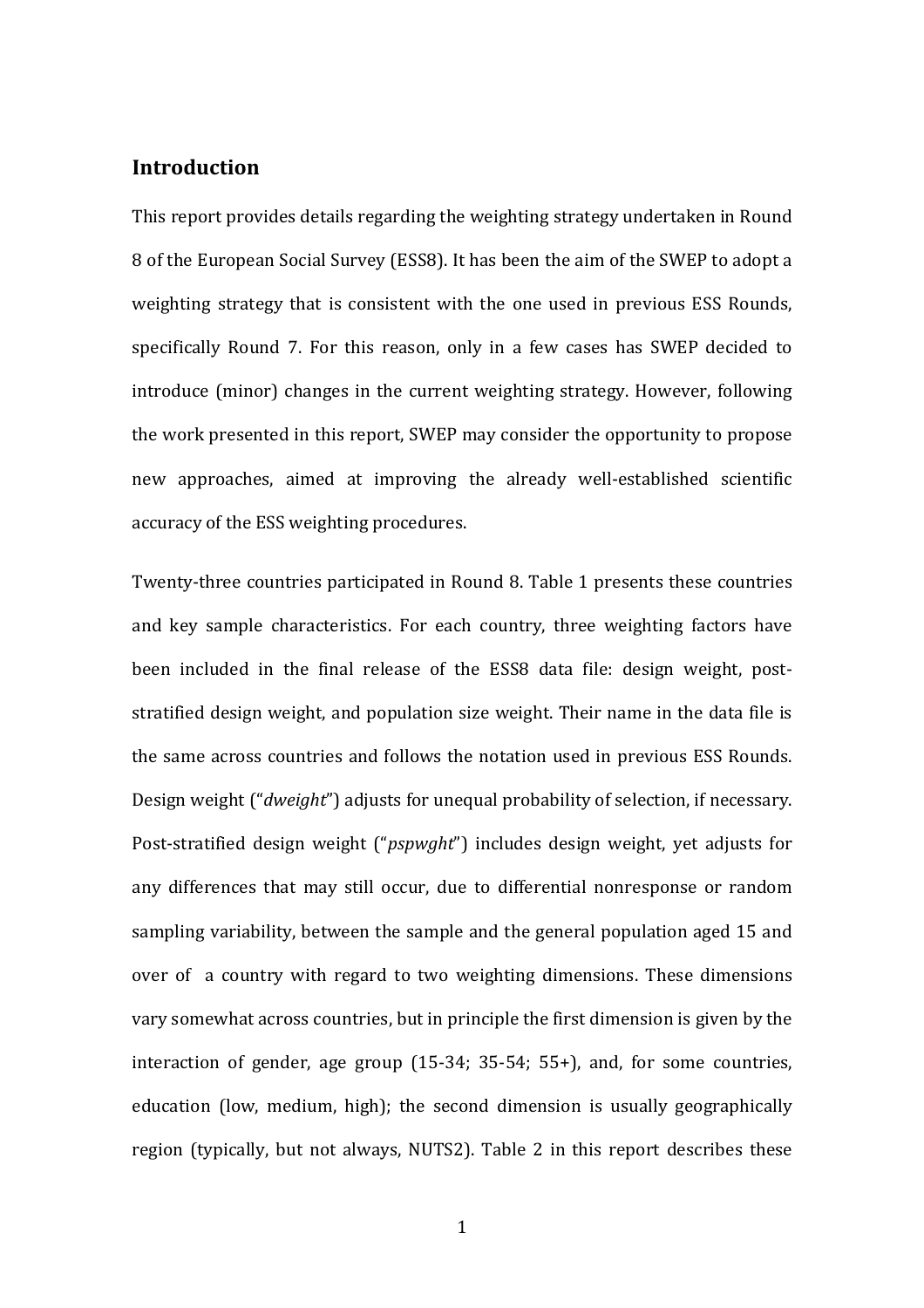dimensions. Population size weight ("*pweight*") accounts for the fact that the net sample size varies little between countries (see Table 1), while the general population aged 15 or over of ESS8 participating countries varies considerably from 0.3 million (Iceland) or 1.1 million (Estonia) to 71 million (Germany) or 121 million (Russia). The use of *pspwght* is recommended in any analyses that aim to draw inferences related to the general population of a country or when comparisons between countries are performed. Instead, (pspwght\*pweight) should be used for analyses in which countries are combined to represent a larger geographical region (e.g. comparing "Nordic countries" with "Mediterranean countries", or producing estimates for "all ESS countries").

#### **Design Weight**

The design weight corrects for differences in the probability of a sample element (person) to be included in the gross sample. Depending on the sample design, there may be several stages in the selection process for which the inclusion probability must be taken into account. Thus, the formula of design weight is:

$$
dweight = 1/\prod_{i=1}^{n} p_i
$$

where  $p_i$ =the (conditional inclusion probability of the Sample element (or higherlevel unit to which it belongs) at stage *i* and the design has *n* stages.

The inclusion probabilities at each stage,  $\{p_i\}$ , were obtained from the Sample Design Data Files (SDDF), provided by the National Coordinator (NC) of each participating country. The SDDFs were checked regarding any potential errors or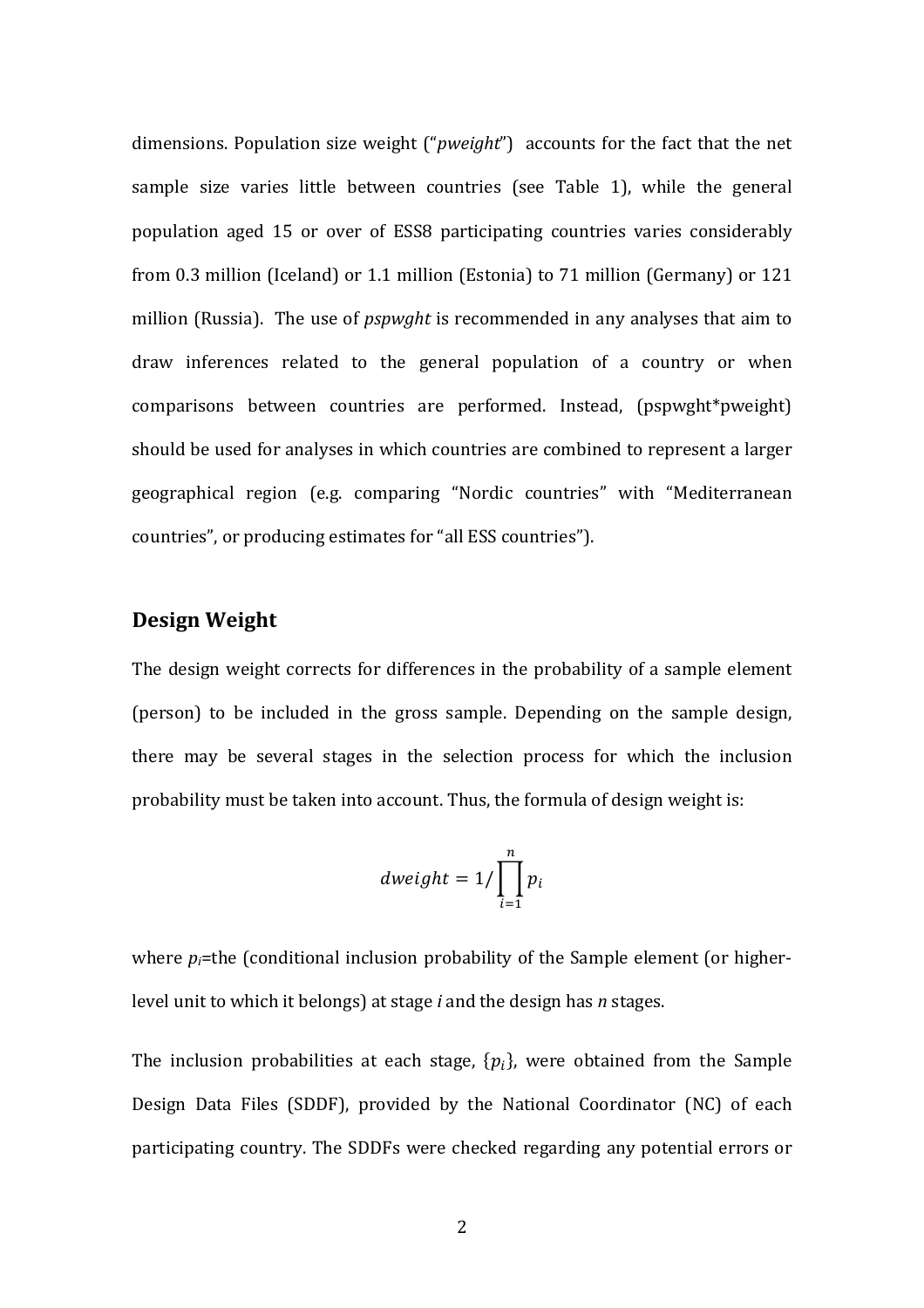inconsistencies between the collected data and the design of the sample, as documented in the Sample Sign-Off Form of each country. Where necessary, the data were edited (with the approval of the NC) or the NC was asked to supply an amended version of the file.

After calculating the initial value of *dweight*, the distribution was examined and large outliers were trimmed to a maximum value if necessary. In practice, such trimming was only necessary in six countries. In three of these countries (AT, IE and NL), the maximum value was 4μ, where μ was the mean of the initial *dweight* in the country. In two countries (LT and PT) the maximum value is trimmed to 5μ and in one (GB) to 6μ. This decision has been based on how the values of *dweight* are distributed and whether there are cases that can be treated as outliers. It is worth mentioning that the number of observations for which the value of *dweight* has been trimmed is relatively small (one observation in each of AT, IE, NL, 12 in GB, 13 in LT, 50 in PT). After this procedure, the (trimmed) design weights have been scaled to have a mean of 1 in each country. Due to this final step, the maximum value of *dweight* may slightly exceed the original maximum value.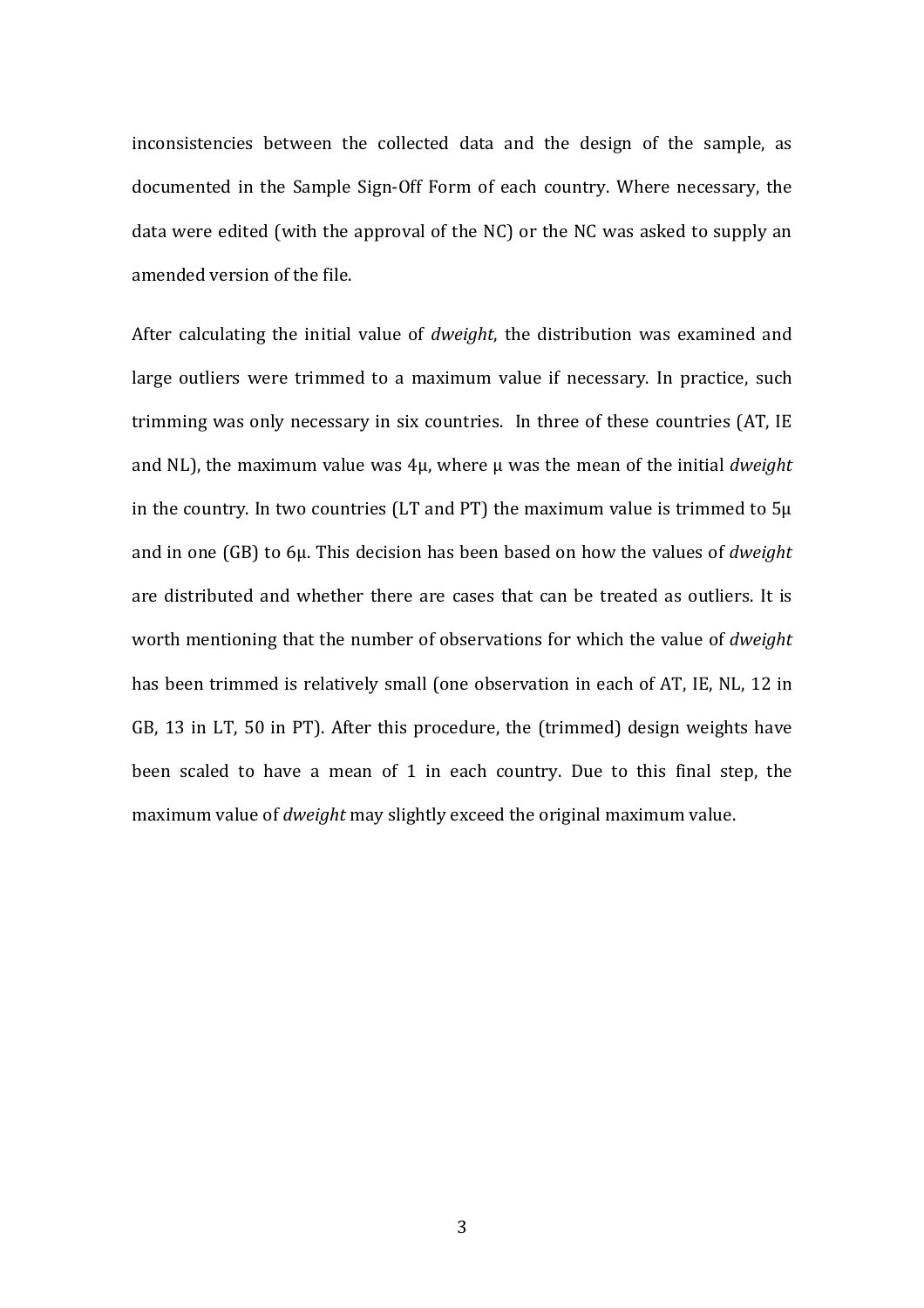| Countries             | Sampling<br>Design |                            |                        | <b>Net</b><br>Sample<br>Size |      |
|-----------------------|--------------------|----------------------------|------------------------|------------------------------|------|
|                       | Multi-<br>Domain   | Explicit<br>Stratification | Multi-<br><b>Stage</b> | <b>Sample Elements</b>       |      |
|                       |                    |                            |                        |                              |      |
| Austria               | Y                  | Y                          | Y*                     | Households                   | 2010 |
| Belgium               | Y                  | Y                          | Y*                     | Persons                      | 1766 |
| Switzerland           |                    | implicit                   |                        | Persons                      | 1525 |
| Czech Republic        |                    | implicit                   | Y                      | Addresses                    | 2269 |
| Germany               | Y                  | Y                          | Y                      | Persons                      | 2852 |
| Estonia               |                    | Y                          |                        | Persons                      | 2019 |
| Spain                 |                    | Y                          | Y                      | Persons                      | 1958 |
| Finland               |                    | implicit                   |                        | Persons                      | 1925 |
| France                | Y                  | Y                          | Y*                     | Dwellings                    | 2070 |
| <b>United Kingdom</b> |                    | implicit                   | Y                      | Addresses                    | 1959 |
| Hungary               | Y                  | Y                          | Y*                     | Persons                      | 1614 |
| Ireland               |                    | implicit                   | Y                      | Addresses                    | 2757 |
| Israel                |                    | Y                          | Y                      | Addresses                    | 2557 |
| Iceland               | Y                  | Y*                         | Y*                     | Persons                      | 880  |
| Italy                 | Y                  | Y                          | Y*                     | Persons                      | 2626 |
| Lithuania             | Y                  | Y                          | Y*                     | Addresses                    | 2122 |
| Netherlands           |                    |                            |                        | Addresses                    | 1681 |
| Norway                |                    | Y                          |                        | Persons                      | 1545 |
| Poland                | Y                  | implicit*                  | Y*                     | Persons                      | 1694 |
| Portugal              | Y                  | Y                          | Y*                     | Addresses                    | 1270 |
| Russia                | Y                  | Y                          | Y                      | Dwellings                    | 2430 |
| Sweden                |                    | Y                          |                        | Persons                      | 1551 |
| Slovenia              |                    | implicit                   | Y                      | Persons                      | 1307 |

**Table 1. ESS8 Participating Countries and their Sample Characteristics** 

Y=Yes

\*only in one domain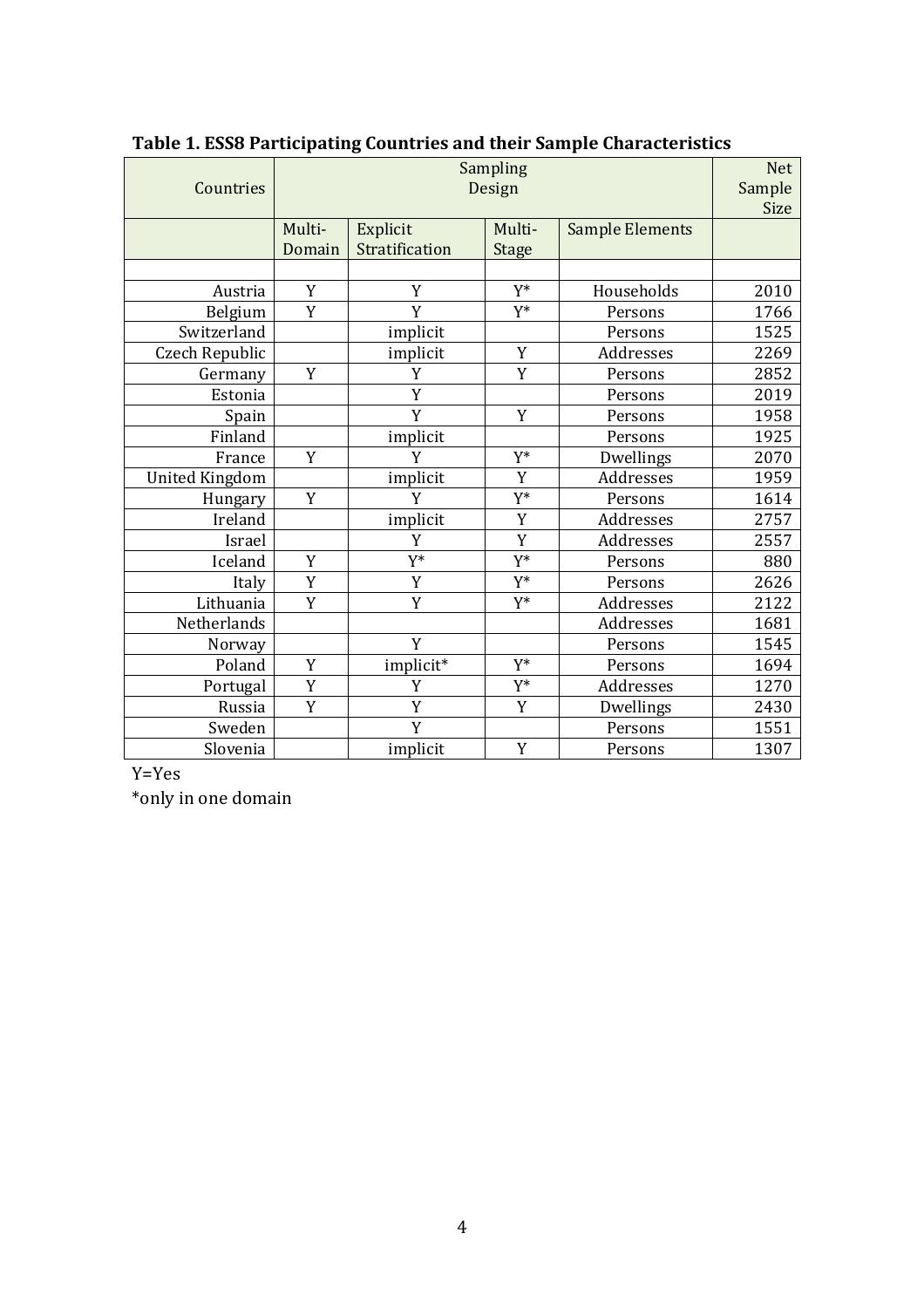### **Post-Stratified Design Weight**

Post-stratification (strictly, calibration) is used to adjust the design weights, such that the sample of each country reflects the estimated distribution of the population aged 15 or over. The released ESS8 data provides the adjusted weight (*pspwght*), rather than the adjustment, so the weight can be used on its own and does not need to be (and indeed should not be) combined with the design weight. In case experienced data users may want to derive their own non-response or post-stratification adjustment, then the design weight alone can be included.

The post-stratification carried out takes into account population structure estimates regarding gender, age groups (15-34 / 35-54 / 55+), level of educational attainment (in three groups), and region. These measures are combined in weighting dimensions that vary by country. Table 2 presents these weighting dimensions and the source of the population structure estimates (referred to in this report as "Control Data", for consistency with previous ESS reports).

The method of calculating *pspwght* was based on the STATA package "IPFWEIGHT"1. The weighting factor *pspwght* has been derived through iterative procedures that performed stepwise adjustments of the weight, beginning with *dweight* as the base weight, until it has achieved the margins of Control Data, as defined by two weighting dimensions. In most of the cases these dimensions comprised Region and either GAE (Gender\*AgeGroup\*Education) or GA (Gender\*AgeGroup). The procedure of deriving *pspwght* has been applied countryby-country.

 $\overline{a}$ 

<sup>1</sup> IPFWEIGHT STATA package has been developed by Michael Bergmann, University of Mannheim (now Technical University of Munich).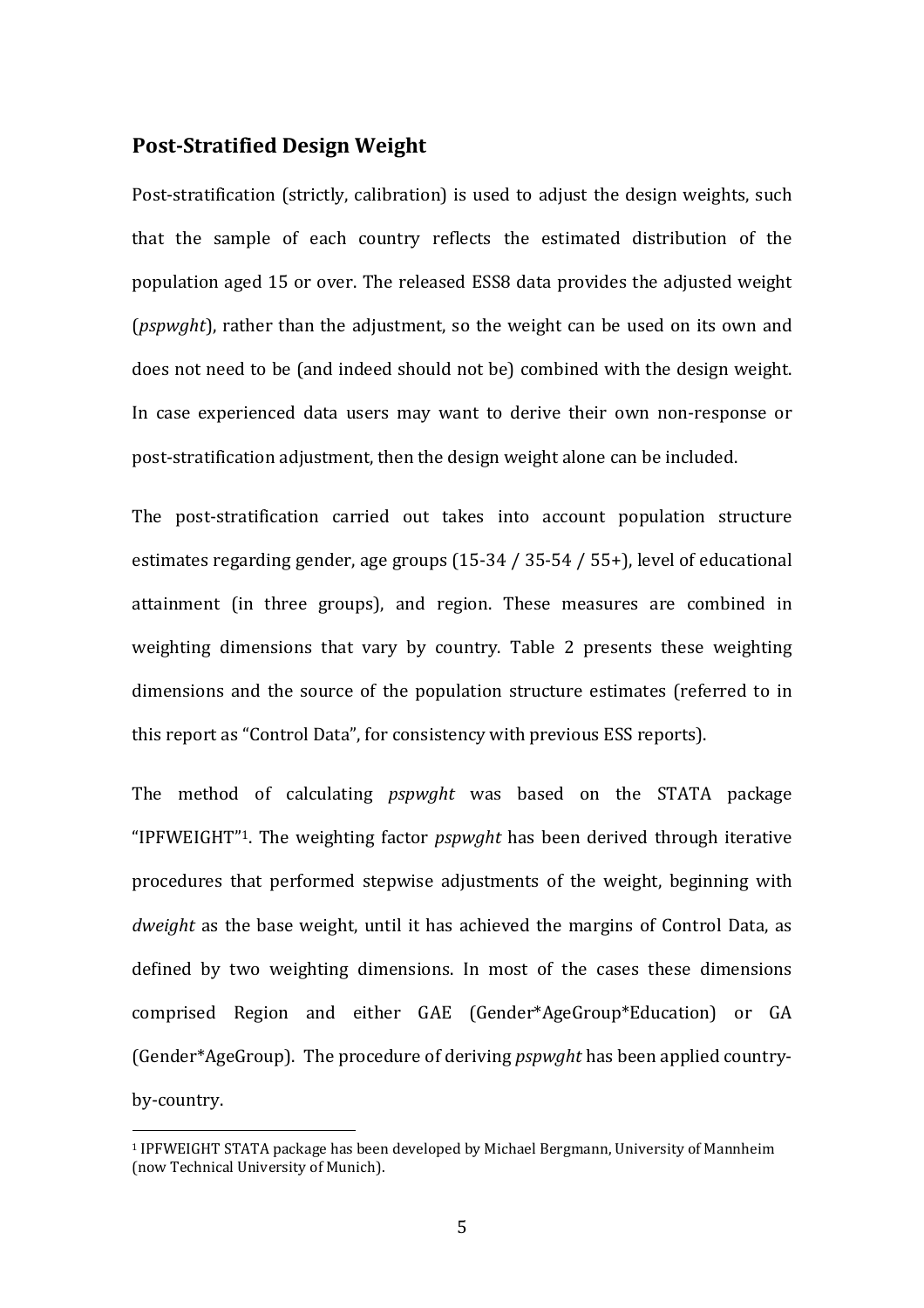In most of the cases, the estimates related to gender, age, education, and region have been taken from the Labour Force Survey (LFS), year 2016. When LFS data was incomplete or absent, these estimates have been procured from other sources: either data provided by the NCs (referred to in this Report as "ESS Population Statistics" or "ESS Statistics") or data obtained from the Office for National Statistics of that country (presented in this Report as "Statistics [country name]").

When Control Data has been taken from LFS, annual estimates have been derived from the respective quarterly data sets. This was done by appending the quarterly data sets, calculating weighted counts for each quarter for each cell of each weighting margin, and then deriving the average weighted counts ("COUNTS") across quarters. Finally, the LFS margins have been derived as:

 $p_{LFS} = \text{COUNTS} / (\text{SUM OF COUNTS FOR MARGIN})$ 

where:

 $\overline{a}$ 

 $p_{IFS}$  = LFS margins for each weighting dimension, each country COUNTS=average weighted counts, each country

Before applying the IPFWEIGHT procedure, adjustments were made for item missing data in the ESS survey data and/or the LFS data. This has been done by adopting the strategy used in Round 7 of the ESS<sup>2</sup>. The maximum value of PSPWGHT has been constrained to 4. The mean of PSPWGHT has been constrained to 1 (both these constraints are set within the IPFWEIGHT package).

<sup>2</sup> Berzelak et al. (2016) "ESS Round 7 Weighting Procedures"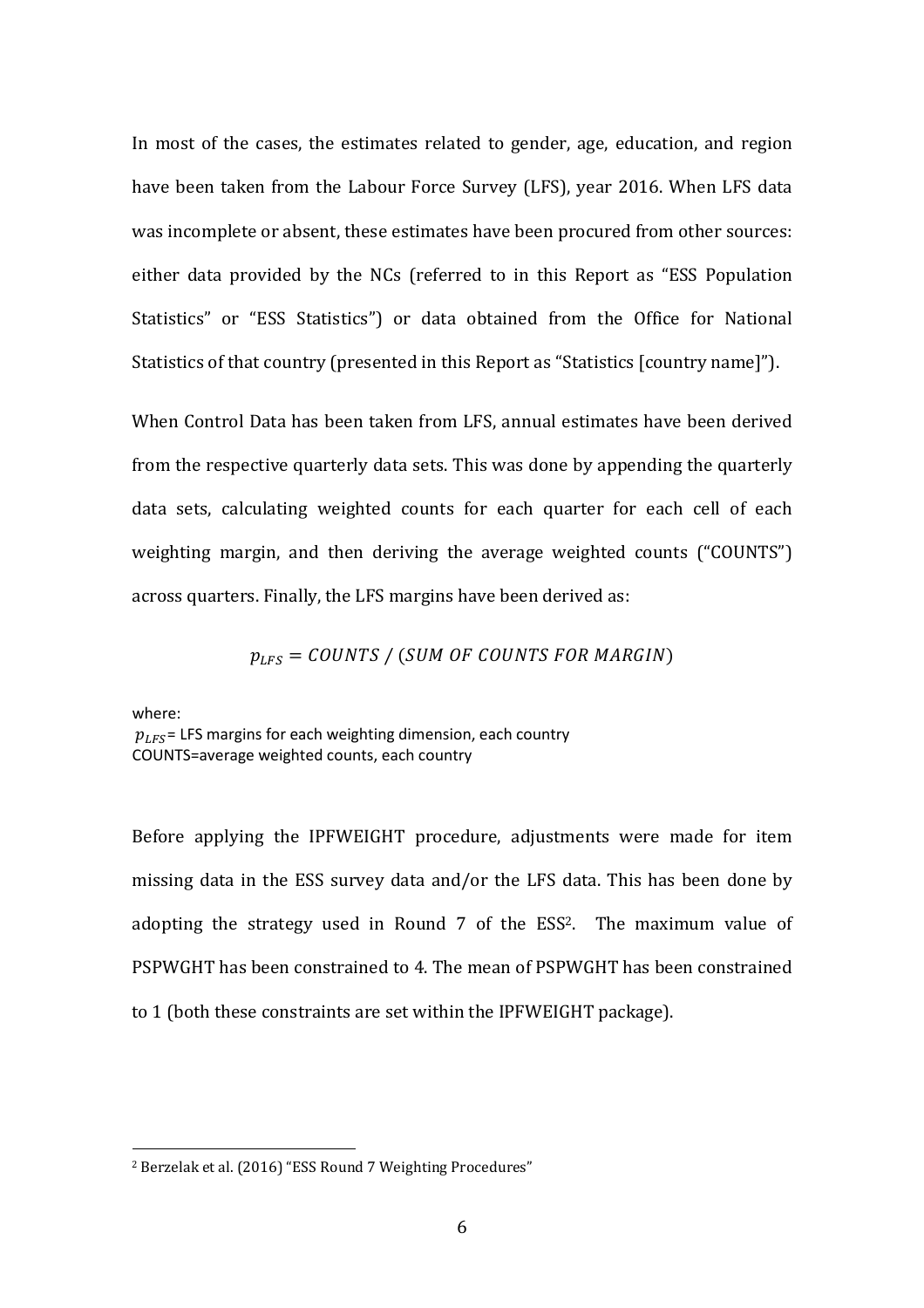#### **Table2: ESS8 Post-Stratification Weighting Dimensions and source of Control Data by country**

| Countries<br>ESS8 | Post-stratification |                            |                   |                   |  |  |
|-------------------|---------------------|----------------------------|-------------------|-------------------|--|--|
|                   | Weighting           | Source & Year              | Definition of     | Source & Year     |  |  |
|                   | <b>Dimensions</b>   | for G, A, E                | Region            | for Region        |  |  |
|                   | (G=Gender; A=Age;   |                            |                   |                   |  |  |
|                   | E=Edu; R=Region)    |                            |                   |                   |  |  |
| Austria           | GAE; R              | LFS 2016                   | <b>NUTS2 (9)</b>  | <b>Statistics</b> |  |  |
|                   |                     |                            |                   | Austria 2016      |  |  |
| Belgium           | GR; AR; ER          | LFS 2016                   | <b>NUTS1(3)</b>   | LFS 2016          |  |  |
| Switzerland       | GA; R               | LFS 2016                   | NUTS2 - 6/7 *     | LFS 2016          |  |  |
| Czechia           | GAE; R              | LFS 2016                   | <b>NUTS2 (8)</b>  | LFS 2016          |  |  |
| Germany           | GAE; R              | LFS 2016                   | <b>NUTS1 (16)</b> | LFS 2016          |  |  |
| Estonia           | GAE                 | LFS 2016                   |                   |                   |  |  |
| Spain             | GAE; R              | LFS 2016                   | <b>NUTS1 (7)</b>  | LFS 2016          |  |  |
| Finland           | GAE; R              | LFS 2016                   | NUTS2 4/5 *       | <b>ESS STATS</b>  |  |  |
| France            | GAE; R              | LFS 2016                   | NUTS1 (8)*        | LFS 2016          |  |  |
| Great             | GA; R               | LFS 2016                   | <b>NUTS1 (12)</b> | LFS 2016          |  |  |
| <b>Britain</b>    |                     |                            |                   |                   |  |  |
| Hungary           | GAE; R              | LFS 2016                   | <b>NUTS2 (7)</b>  | LFS 2016          |  |  |
| Ireland           | GA; R               | LFS 2016                   | <b>NUTS2 (2)</b>  | LFS 2016          |  |  |
| Israel            | GA; E               | <b>NC &amp; Statistics</b> |                   |                   |  |  |
|                   |                     | Israel 2016                |                   |                   |  |  |
| Iceland           | GA; E               | LFS 2016                   | $\overline{a}$    |                   |  |  |
| Italy             | GAE; R              | LFS 2016                   | <b>NUTS1 (5)</b>  | LFS 2016          |  |  |
| Lithuania         | <b>GAE</b>          | LFS 2016                   |                   |                   |  |  |
| Netherlands       | GAE; R              | LFS 2016                   | <b>NUTS2 (12)</b> | <b>NC 2016</b>    |  |  |
| Norway            | GAE; R              | LFS 2016                   | <b>NUTS2 (7)</b>  | LFS 2016          |  |  |
| Poland            | GA; R               | LFS 2016                   | <b>NUTS2 (16)</b> | LFS 2016          |  |  |
| Portugal          | GAE; R              | LFS 2016                   | <b>NUTS2 (5)</b>  | LFS 2016          |  |  |
| Russia            | GAE; R              | ESS STATS,                 | Regions (8)       | <b>ESS STATS,</b> |  |  |
|                   |                     | Census 2010                |                   | Census 2010       |  |  |
| Sweden            | GAE; R              | LFS + Statistics           | <b>NUTS2 (8)</b>  | <b>Statistics</b> |  |  |
|                   |                     | Sweden                     |                   | Sweden            |  |  |
| Slovenia          | GAE; R              | LFS 2016                   | <b>NUTS2 (2)</b>  | LFS 2016          |  |  |

**\* France** [and **Portugal]**: some regions are not covered by the ESS (FR83; FRA1-FRA5; PT20; and PT30). The variable region in Control Data was amended & recoded accordingly.

**\* Finland:** Variable Region recoded in order to maintain comparability with previous rounds (see Berzelak et al. (2016) "ESS Round 7 Weighting Procedures).

**\* Switzerland**: Two large regions were unified in order to maintain comparability with previous rounds (CH03 and Zurich).

**\* Israel, Italy,** and **Russia** did not participate in Round 7; the weighting dimensions are similar to those in Round 5 or 6.